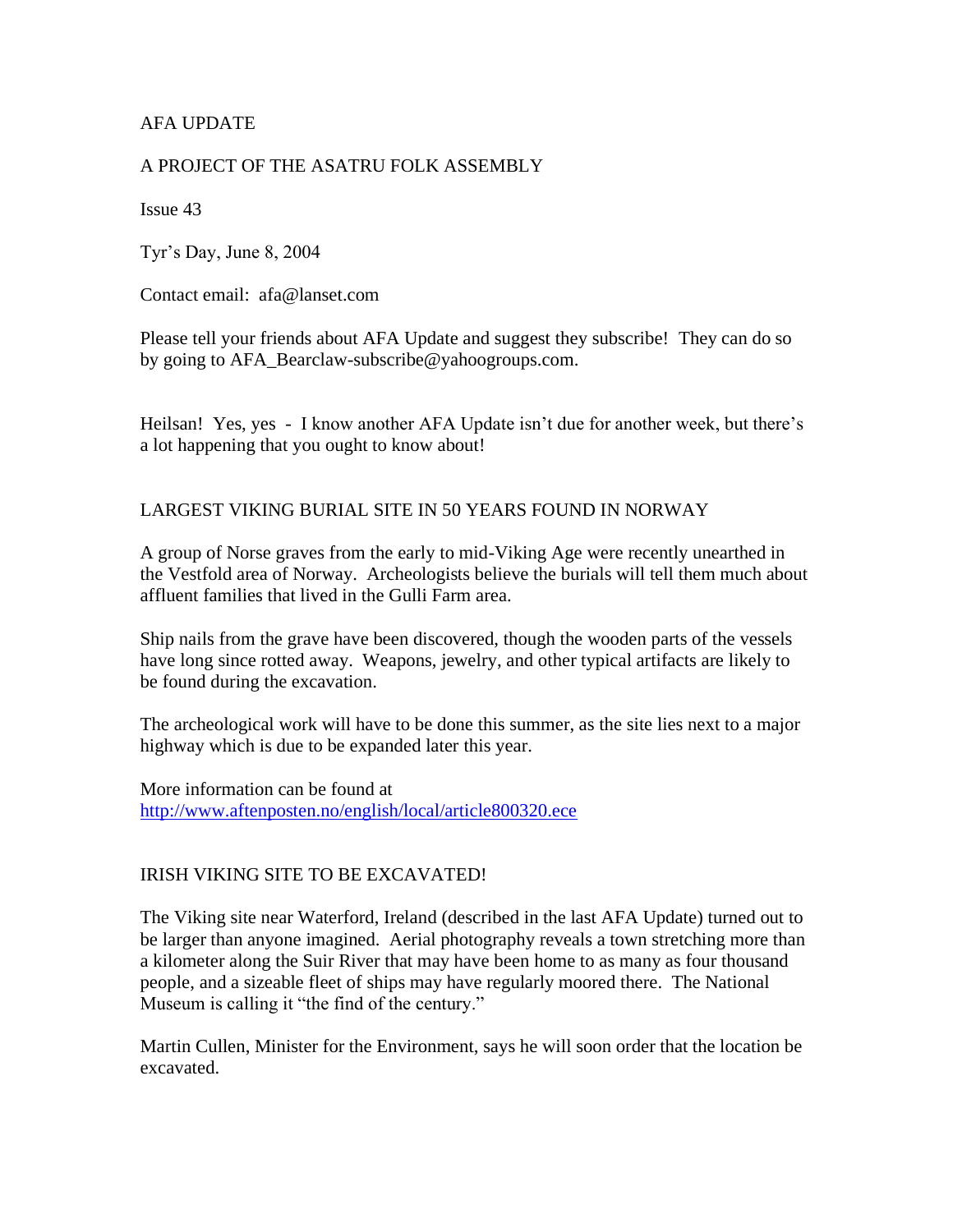Details can be found at<http://www.rte.ie/news/2004/0605/viking.html>

# MARK MIRABELLO ON "ODIN LIVES!" RADIO

Odin Lives! Radio will broadcast an interview with Dr. Mark Mirabello, author of The Odin Brotherhood, this Thursday evening. You won't want to miss this program!

Odin Lives! is broadcast every Thursday night at 8 PM Eastern Time on a frequency of 7.415 MHz. This broadcast is repeated the next Tuesday morning at 12:15 AM on the same frequency.

You can also listen on the Internet. For information on programs, times, and how to tune in, go to [http://www.odinlives.org/index.html.](http://www.odinlives.org/index.html)

# WANTED: ARTIST FOR ASATRU-RELATED BOOK PROJECT

The AFA got a call yesterday from Bob Courtney, a long-time friend and Asa-man living in Alaska. Bob has written a book on the organizational aspects of local Asatru-type communities, and he needs someone to help his concept for the book cover come to life. Artists who would like to have their work considered should contact Bob at (907) 357- 9441.

# ADVISOR NEEDED FOR VIRGINIA PRISON PROGRAM

This morning we heard from Chaplain Loggins of the Federal prison at Petersburg, Virginia (near Richmond). He was calling on behalf of Rodney Williams, one of the inmates there. The institution has a faith-based "Life Connections" program which prepares men for integration into the outside world prior to their release, and Asatruar are among the participants.

Mr. Williams, the prisoner taking the lead in this endeavor, spoke highly of the program and of Chaplain Loggins' dedication to seeing that the Asatruar there get what they need on the same basis as any other religion. Williams himself sounded articulate and capable, and I think this may be a program deserving support.

I know Virginia has many followers of the Germanic Way. Would any of you care to visit the Petersburg facility from time to time and be the advisor required by this program? If so, please send me an email for more information!

# IMPORTANT DATES